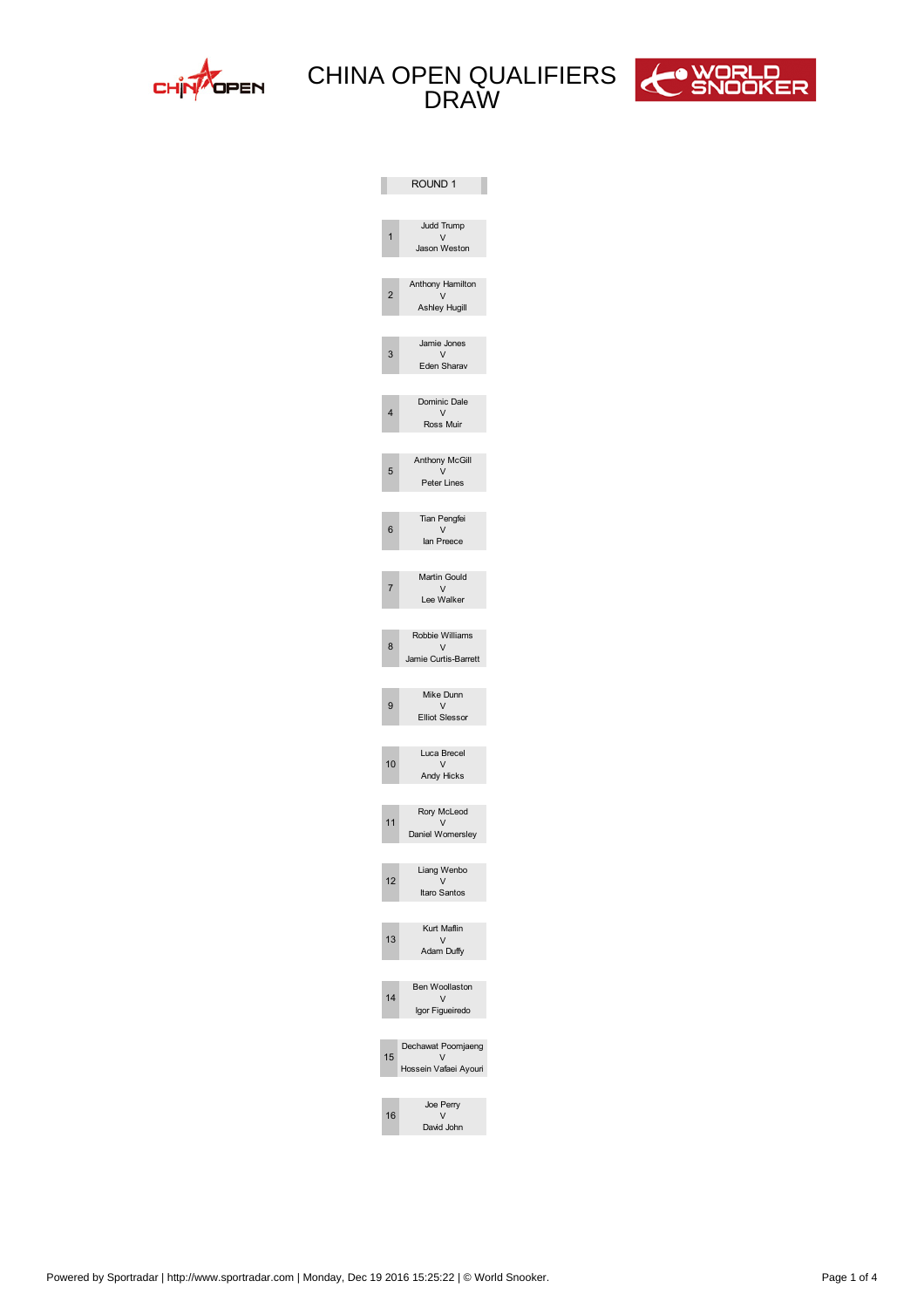



|                         |                         | ROUND 1                              |
|-------------------------|-------------------------|--------------------------------------|
|                         |                         |                                      |
|                         |                         | Shaun Murphy                         |
|                         | 17                      | $\vee$<br>Sydney Wilson              |
|                         |                         |                                      |
|                         |                         | Ken Doherty                          |
|                         | 18                      | $\vee$<br>Allan Taylor               |
|                         |                         |                                      |
|                         |                         | Graeme Dott                          |
|                         | 19                      | V<br>ak ones                         |
|                         |                         |                                      |
|                         |                         | Gary Wilson                          |
|                         | 20                      | $\vee$<br>Duane ones                 |
|                         |                         |                                      |
|                         |                         | Allister Carter                      |
|                         | 21                      | $\vee$<br>Hamza Akbar                |
|                         |                         |                                      |
|                         |                         | Stuart Carrington                    |
|                         | 22                      | $\vee$<br>Wang Yuchen                |
|                         |                         |                                      |
|                         |                         | Michael White                        |
| $\overline{\mathbf{c}}$ |                         | $\vee$<br>Kritsanut Lertsattayathorn |
|                         |                         |                                      |
|                         |                         | Yu De Lu                             |
|                         | 24                      | $\vee$<br>Hammad Miah                |
|                         |                         |                                      |
|                         |                         | Sam Baird                            |
|                         | 25                      | $\vee$<br>immy White                 |
|                         |                         |                                      |
|                         |                         | Michael Holt                         |
|                         | 26                      | $\vee$<br>Liam Highfield             |
|                         |                         |                                      |
|                         |                         | <b>Oliver Lines</b>                  |
|                         | 27                      | V<br>Zhang Anda                      |
|                         |                         |                                      |
|                         |                         | Mark Williams                        |
|                         | 28                      | V<br>Zhao Xintong                    |
|                         |                         |                                      |
|                         |                         | Peter Ebdon                          |
|                         | 29                      | V<br>Rhys Clark                      |
|                         |                         |                                      |
|                         |                         | Mark Davis                           |
|                         | $\pmb{0}$               | $\vee$<br>Yan Bingtao                |
|                         |                         |                                      |
|                         |                         | lan Burns                            |
|                         | 1                       | V<br>Thor Chuan Leong                |
|                         |                         |                                      |
|                         |                         | ohn Higgins                          |
|                         | $\overline{\mathbf{c}}$ | $\vee$<br>Darryl Hill                |
|                         |                         |                                      |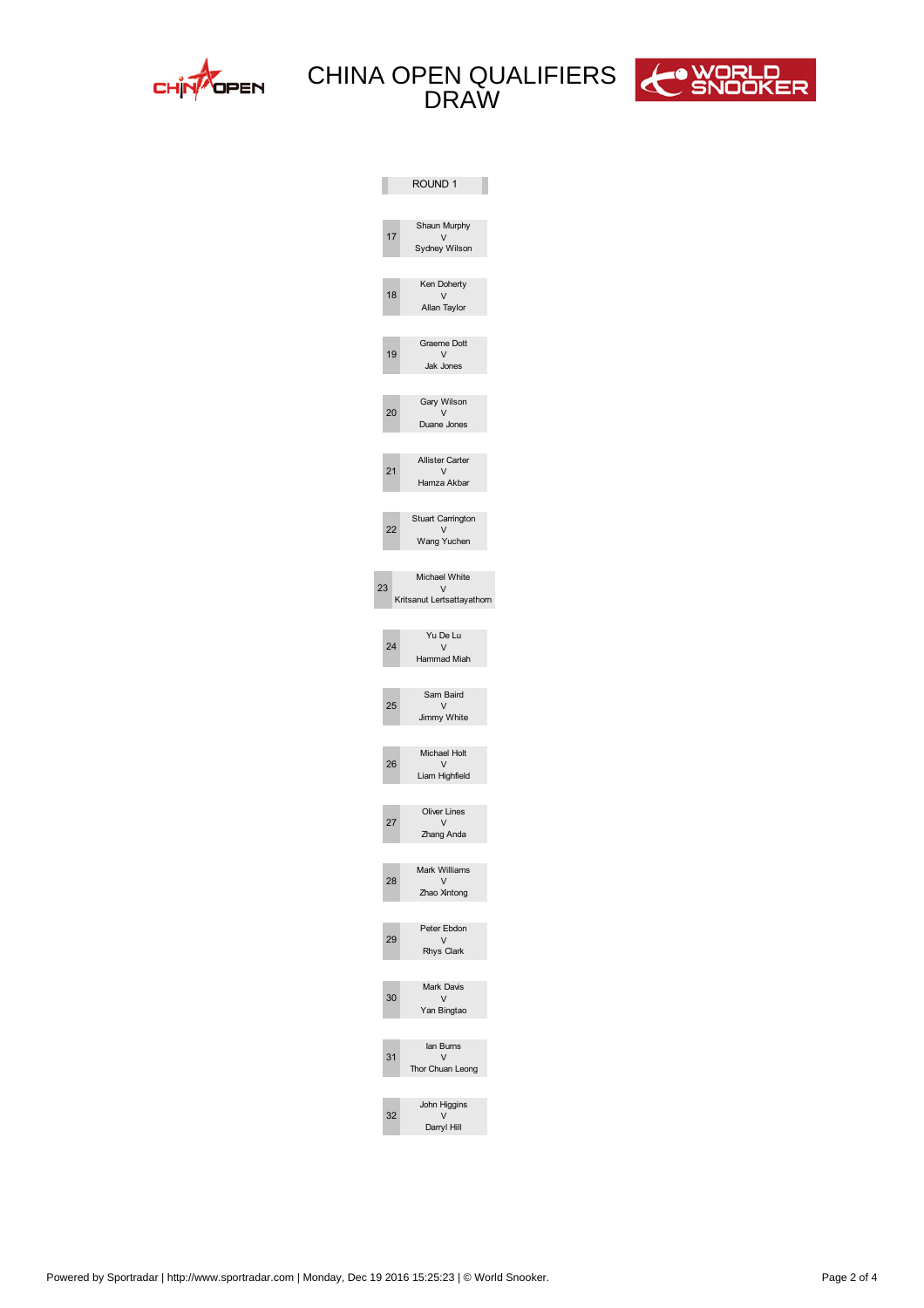



|                         | ROUND 1                        |
|-------------------------|--------------------------------|
|                         |                                |
| 33                      | Stuart Bingham<br>$\mathsf{V}$ |
|                         | James Wattana                  |
|                         | Chris Wakelin                  |
| 3                       | V<br>Scott onaldson            |
|                         |                                |
| 35                      | Robert Milkins<br>V            |
|                         | Mei Xi Wen                     |
|                         |                                |
| 36                      | Tom Ford<br>$\vee$             |
|                         | Noppon Saengkham               |
|                         | Kyren Wilson                   |
| 37                      | V<br>Michael Georgiou          |
|                         |                                |
|                         | Xiao Guodong                   |
| 38                      | $\vee$<br>John J Astley        |
|                         |                                |
| 39                      | Mark King<br>$\mathsf{V}$      |
|                         | Marc J avis                    |
|                         |                                |
| 0                       | avid Grace<br>V                |
|                         | Sanderson Lam                  |
|                         | Mark Joyce                     |
| 1                       | V<br>Mitchell Mann             |
|                         |                                |
|                         | Ryan ay                        |
| $\overline{\mathbf{c}}$ | V<br><b>Fraser Patrick</b>     |
|                         |                                |
| 3                       | Robin Hull<br>$\vee$           |
|                         | Gareth Allen                   |
|                         | Ronnie O'Sullivan              |
|                         | $\mathsf{V}$<br>James Cahill   |
|                         |                                |
|                         | Zhou Yuelong                   |
| 5                       | V<br>Michael Wild              |
|                         |                                |
| 6                       | Matthew Selt<br>V              |
|                         | Craig Steadman                 |
|                         |                                |
| 7                       | Joe Swail<br>V                 |
|                         | Paul S avison                  |
|                         | ing Junhui                     |
| 8                       | $\vee$<br>Sean O'Sullivan      |
|                         |                                |